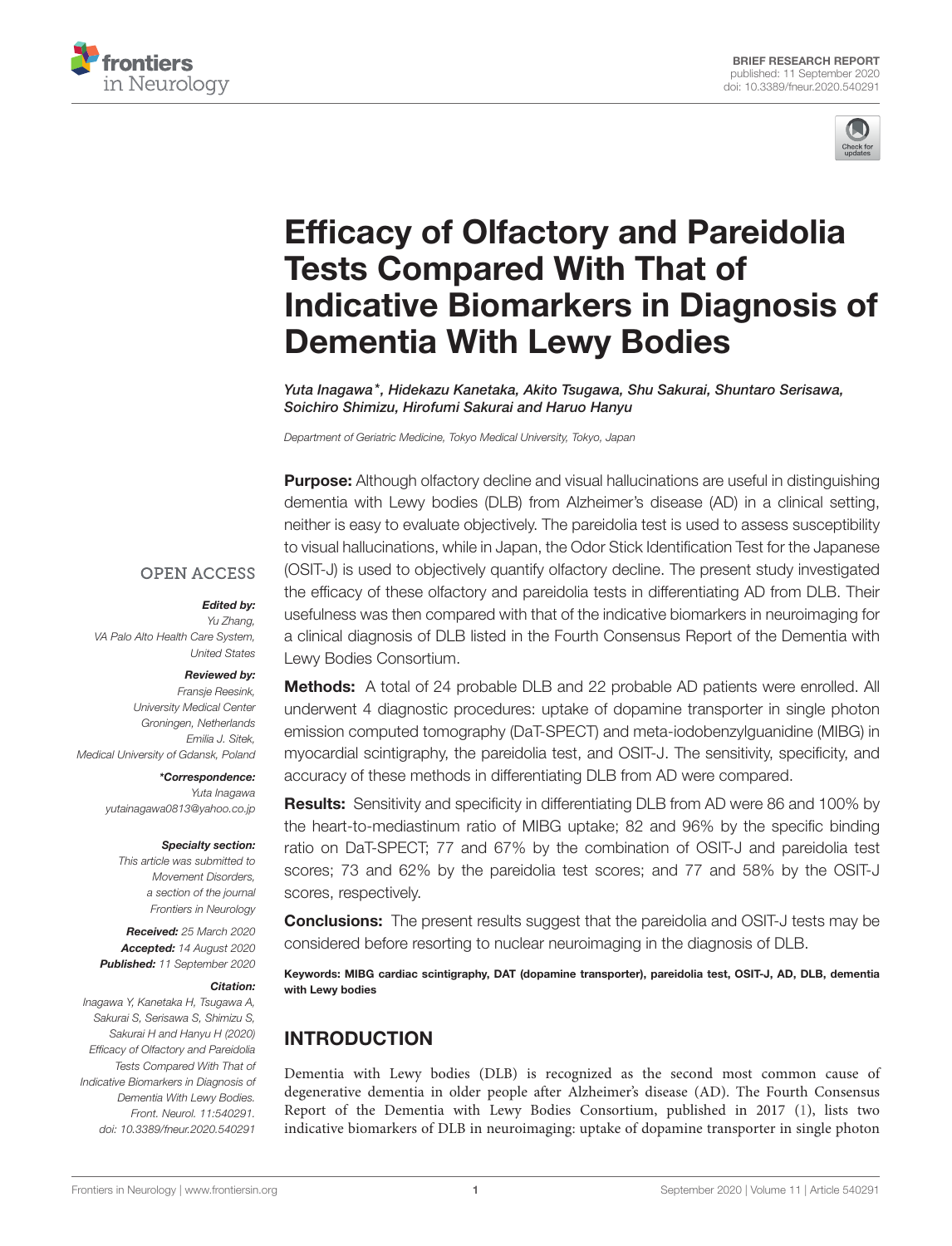emission computed tomography (DaT-SPECT) and that of metaiodobenzylguanidine (MIBG) in myocardial scintigraphy.

These same diagnostic criteria also include visual hallucinations as a core clinical feature of DLB, along with olfactory decline as a supportive clinical feature that is often also present in such cases. This latter, however, has yet to be proven diagnostically specific. Although these two symptoms are useful in distinguishing DLB from AD in a clinical setting, however, neither is easy to evaluate quantitively.

Pareidolia is similar to visual hallucinations and may be an alternative indicator of hallucinations. The pareidolia test was developed as a tool for evaluating pareidolia [\(2\)](#page-5-1). The Odor Stick Identification Test for the Japanese (OSIT-J) was developed as a tool for objectively assessing olfactory decline in Japanese people. It is easy to perform and involves the use of odorants and cards [\(3\)](#page-5-2). The purpose of the present study was to determine the efficacy of olfactory and pareidolia tests in differentiating between AD and DLB. Their usefulness was then compared with that of the indicative biomarkers in neuroimaging for a clinical diagnosis of DLB listed in the 2017 report described above. To our knowledge, this is the first study to compare the diagnostic value of the pareidolia test, OSIT-J, DaT-SPECT, and MIBG myocardial scintigraphy in differentiating DLB from AD in a patient group that underwent all 4 procedures.

# METHODS

### **Patients**

A total of 24 probable DLB and 22 probable AD patients who underwent 4 diagnostic procedures (DaT-SPECT, MIBG, the pareidolia test, and OSIT-J®) on their first visit to our establishment were enrolled from the Memory Disorder Clinic at the Department of Geriatric Medicine, Tokyo Medical University. The diagnosis of probable DLB was based solely on the core clinical features of DLB listed in the 2017 report discussed above [\(1\)](#page-5-0). The diagnosis of probable AD was based on the criteria established by the National Institute on Aging-Alzheimer's Association in 2011 [\(4\)](#page-5-3). All the AD patients enrolled in this study were of the typical amnestic subtype, and all presented with the complaint of impaired memory. All patients falling under other clinical subtypes of AD (those with posterior cortical atrophy, of the aphasia subtype, or with the frontal variant, for example) were deemed ineligible for inclusion.

The severity of dementia was classified as 0.5 (questionable) to 2 (moderate) in both groups of patients based on Clinical Dementia Rating [\(5\)](#page-5-4). The Mini-Mental State Examination [\(6\)](#page-5-5) scores were between 12 and 29.

None of the patients had a history of cerebrovascular disease, degenerative disease, infarction in the region of the basal ganglia or intracranial lesions on brain MRI, thyroid disease, diabetes mellitus, or previous relevant cardiac disease; none were taking any medications or substances known to interact with the striatal binding of <sup>123</sup>I-2β-Carbomethoxy-3β-(4iodophenyl)-N-(3-fluoropropyl) nortropane (<sup>123</sup>I-FP-CIT) (e.g., cocaine, amphetamines, bupropion, selective serotonin reuptake inhibitors) [\(7,](#page-5-6) [8\)](#page-5-7) or that might affect accumulation of MIBG [\(9\)](#page-5-8). The exclusion criteria comprised a history of nasal disease and current smokers and extremely poor visual acuity, as these may have compromised the reliability of the results of the OSIT- J and pareidolia tests.

The protocol of this study was approved by the Ethics Committee of Tokyo Medical University. Informed consent was obtained from all the study participants (either the patients themselves or their closest relative) before entry, following a detailed explanation of the aim of the study.

# Dopamine Transporter Uptake in Single Photon Emission Computed Tomography

Three hours after injecting approximately 185 MBq of <sup>123</sup>I-FP-CIT, projection data were acquired on a  $128 \times 128$  matrix by a Siemens Symbia T16 equipped with a low-to-medium energy general purpose collimator. The specific binding ratio (SBR) was calculated semi-quantitatively using DAT VIEW software (AZE, Tokyo, Japan) based on the Tossici-Bolt method described previously [\(10\)](#page-5-9). In the present study, the left-right average of the SBR was used for the analysis.

## Meta-Iodobenzylguanidine Myocardial **Scintigraphy**

A total of 123 MBq of <sup>123</sup>I-MIBG was administered intravenously. Early and delayed SPECT were performed at 20 min and at 4 h after injection, respectively. Planar scanning and SPECT were performed with a gamma camera (PRISM 2000VP, Picker). After scatter correction, relative organ uptake was determined by setting the anterior region of interest (ROI) [\(11\)](#page-5-10). The heart-to-mediastinum ratio (H/M) was calculated by dividing the left ventricular ROI count density by the mediastinal ROI count density according to the standard method [\(12\)](#page-5-11). Delayed phase image data were used for the analysis.

## Pareidolia Test

The pareidolia test was used to determine the presence of hallucinations, a core clinical feature of DLB. The face version of the noise pareidolia test developed by Yokoi et al. (Tohoku University, Japan) was adopted [\(13\)](#page-5-12). A total of 40 black and white images (16  $\times$  16 cm<sup>2</sup>) with a spatial frequency of 1/f<sup>3</sup> are used in this test, in 8 of which a face is included. All the patients were allowed to undergo training in this test prior to the recording of the results. They were instructed to state whether they observed a face or not on presentation of each image. When the participants observed a face, they were requested to point to it.

The pareidolic illusion rate is defined as the ratio of the total number of images (40) to the number of images that are mistakenly recognized as containing the image of a face [\(13\)](#page-5-12).

# Odor Stick Identification Test (OSIT-J)

Decline in olfactory function was determined with the OSIT-J (Daiichi Yakuhin, Co., Tokyo, Japan). This test comprises the following 12 kinds of odorant: rose, condensed milk, Japanese orange, curry, roasted garlic, fermented beans, sweaty socks, cooking gas, menthol, India ink, wood, and Japanese cypress (hinoki), all of which are familiar to Japanese people [\(14\)](#page-5-13).

Each odorant is encapsulated in a melamine resin microcapsule, which resembles a stick of lip gloss. The examiner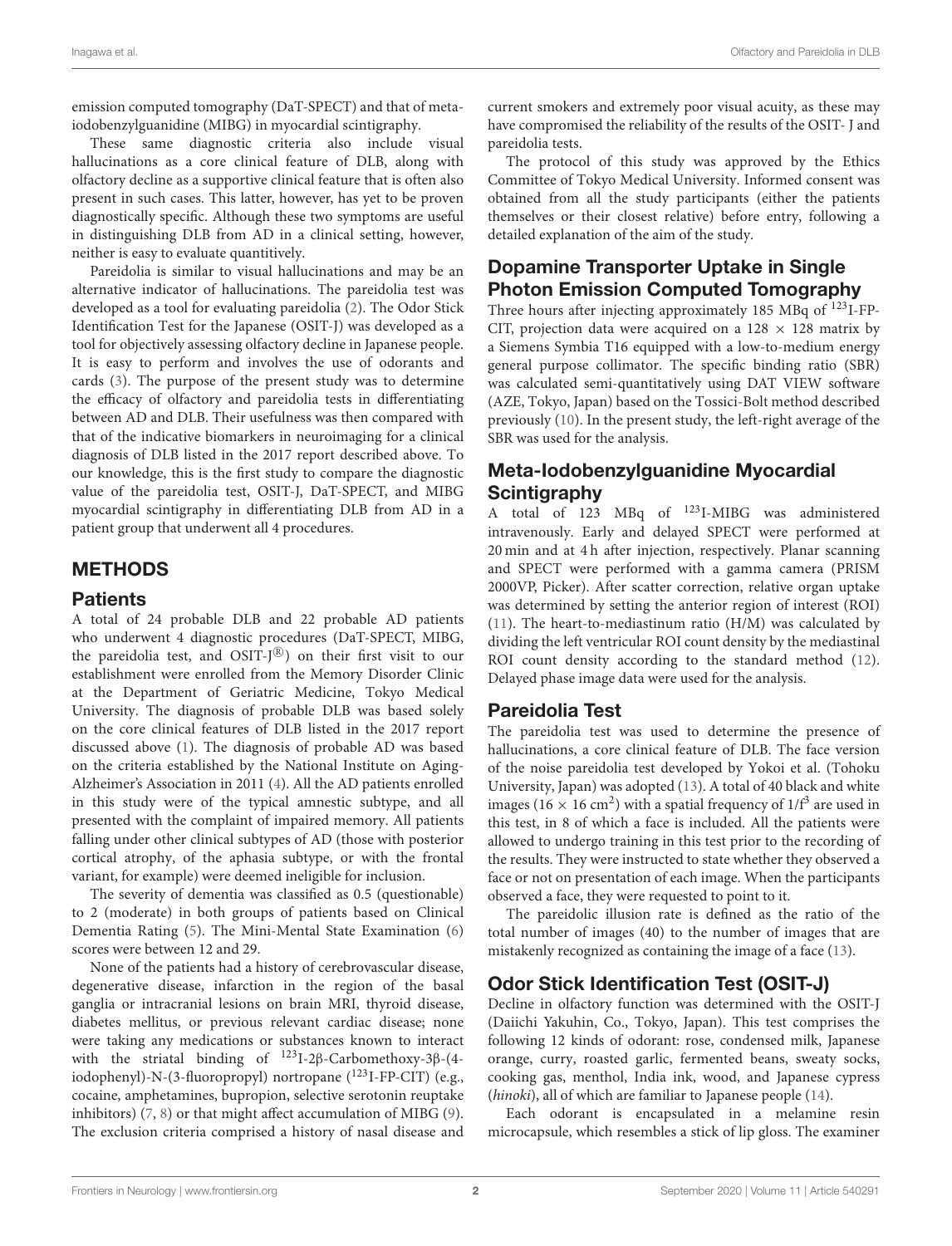uses each one to paint a 2-cm circle on a piece of paper. They then crush the microcapsule by folding the piece of paper and handing it to the patient. After sampling each odor, the patient is presented with a card showing the names of the 4 odors and asked to make selection. The total number of correct answers for the 12 odorants presented is the OSIT-J score, and the range of the OSIT-J score is 0–12 [\(15\)](#page-5-14). The cut-off value for decreased olfaction in elderly people over the age of 60 yr is 4–6 points [\(16\)](#page-5-15).

#### Statistical Analysis

The Mann-Whitney test, χ2 test, and Student's t-test were used for the analysis. All the values obtained are expressed as the mean ± SD or median, min-max. These data were statistically analyzed using IBM SPSS Statistics version 25 software (Chicago, IL).

The sensitivity and specificity of the respective diagnostic index (H/M ratios of MIBG uptake in the delayed phase); the leftright average of the SBR on DaT-SPECT; the pareidolic illusion rate; the OSIT-J $^\circledR$  score; and the combined pareidolic illusion rate and OSIT-J $^{\circledR}$  score to differentiate between DLB and AD were assessed using receiver-operating characteristic (ROC) analysis.

The method of DeLong was used to analyze differences in the area under the curve (AUC) for each result. These data were statistically analyzed using MedCalc version 19 software (Belgium).

 $A p < 0.05$  was considered to indicate a statistically significant difference between the two groups.

For the combined use of the pareidolia test and OSIT-J R score, we have developed the "OSIT-J∗Pareidolia Test" index, which is defined as the OSIT-J<sup>®</sup> score\* (1-pareidolic illusion rate).

## RESULTS

<span id="page-2-0"></span>TABLE 1 | Patient characteristics.

**[Table 1](#page-2-0)** shows the characteristics of the patients. The mean age of the patients in the DLB group was  $82.4 \pm 5.0$  yr, while that in the AD group was  $80.0 \pm 5.6$  yr. No significant difference was observed between the two groups (p-value, 0.071).

The H/M ratios of MIBG uptake in the delayed phase were 1.3  $\pm$  0.3 and 2.9  $\pm$  0.7 ( $p$  < 0.001); the left-right average of the SBR on DaT-SPECT 2.2  $\pm$  1.2 and 4.7  $\pm$ 1.2 ( $p \le 0.001$ ); the OSIT-J<sup>\*</sup> Pareidolia Test scores 2.3 ± 1.9 and 4.2  $\pm$  2.6 ( $p \lt 0.003$ ); the pareidolia test scores 10.6  $\pm$  11.7 and 3.7  $\pm$  6.6 (p < 0.011); and the OSIT-J scores 2.5  $\pm$  2.0 and 4.4  $\pm$  2.6 (p < 0.004) in the DLB and AD patients, respectively. The results of all the tests administered (MIBG myocardial scintigraphy, DaT-SPECT, OSIT-J<sup>∗</sup> Pareidolia combination test, pareidolia test, and OSIT-J) all showed a significant difference between the AD and DLB groups.

**[Figure 1](#page-3-0)** and **[Table 2](#page-3-1)** show the results of the ROC curve analysis of discrimination between DLB and AD in each test. With MIBG myocardial scintigraphy, the AUC was 0.96, the cut-off score 2.54, sensitivity 86%, specificity 100%, positive predictive value (PPV) 100%, and negative predictive value (NPV) 67%; DaT-SPECT showed an AUC of 0.93, cut-off score of 3.93, sensitivity of 82%, specificity of 96%, PPV of 85%, and NPV of 95%; the OSIT-J<sup>∗</sup> Pareidolia Test showed an AUC of 0.75, a cut-off score of 2.93, sensitivity of 77%, specificity of 67%, PPV of 73%, and NPV of 67%; the pareidolia test showed an AUC of 0.73, cut-off score of 2.50, sensitivity of 73%, specificity of 62%, PPV of 70%, and NPV of 74%; and the OSIT-J showed an AUC of 0.72, cut-off score of 3, sensitivity of 77%, specificity of 58%, PPV of 74%, and NPV 63%. Here, a reduction in the OSIT-J<sup>®</sup> score was defined as 3 points or fewer, and pareidolia-positive was defined as having a pareidolic illusion rate of  $>2.5\%$ .

**[Table 3](#page-3-2)** shows the results of the comparison of the two ROC curves. The p-value for DaT-SPECT vs. MIBG myocardial scintigraphy was 0.54; DaT-SPECT vs. OSIT-J, 0.001; DaT-SPECT vs. the pareidolia test, 0.02; DaT-SPECT vs. the OSIT-J<sup>∗</sup> Pareidolia Test, 0.02; MIBG myocardial scintigraphy vs. OSIT-J, 0.001; MIBG myocardial scintigraphy vs. the pareidolia test, 0.005; MIBG myocardial scintigraphy vs. the OSIT-J<sup>∗</sup> Pareidolia Test, 0.002; OSIT-J vs. the pareidolia test, 0.94; OSIT-J vs. the OSIT-J<sup>∗</sup> Pareidolia Test, 0.75; and the pareidolia test vs. the OSIT-J<sup>∗</sup> Pareidolia Test, 0.9.

| <b>INDEE</b> II allotte origination supply      |                  |                   |                      |  |  |  |
|-------------------------------------------------|------------------|-------------------|----------------------|--|--|--|
|                                                 | DLB group        | AD group          | p-value              |  |  |  |
| Number of patients                              | 24               | 22                |                      |  |  |  |
| Age (year) (median, min-max.)                   | 82.4 (73-91)     | 80.5 (61-88)      | 0.071a               |  |  |  |
| Male/Female                                     | 14/10            | 11/11             | 0.5716               |  |  |  |
| Educational history(year) (mean, SD)            | $13.1 \pm 2.8$   | $12.1 \pm 2.8$    | 0.227c               |  |  |  |
| MMSE score (median, min-max.)                   | $22.9 \pm 3.4$   | $20.4 \pm 4.8$    | $0.046^{\rm a}$      |  |  |  |
| OSIT-J score (median, min-max.)                 | $2.0(0-8)$       | $4.0(0-11)$       | $0.004^{\rm a}$      |  |  |  |
| The pareidolic illusion rate (%) (mean, SD)     | $10.6 + 11.7$    | $3.7 \pm 6.6$     | 0.011c               |  |  |  |
| OSIT-J*Pareidolia test (median, min-max.)       | $1.8(0.0 - 6.8)$ | $3.9(0.0 - 11.0)$ | 0.003 <sup>a</sup>   |  |  |  |
| DaT-SPECT SBR(average) (median, min-max.)       | $2.2(0.1 - 4.2)$ | $4.5(2.7 - 7.4)$  | < 0.001 <sup>a</sup> |  |  |  |
| MIBG H/M ratio (delay phase) (median, min-max.) | $1.2(0.9 - 2.2)$ | $3.0(1.2 - 4.1)$  | < 0.001 <sup>a</sup> |  |  |  |

*<sup>a</sup>Mann-Whitney U-test. <sup>b</sup>X* 2 *test. <sup>c</sup>Student's t-test.*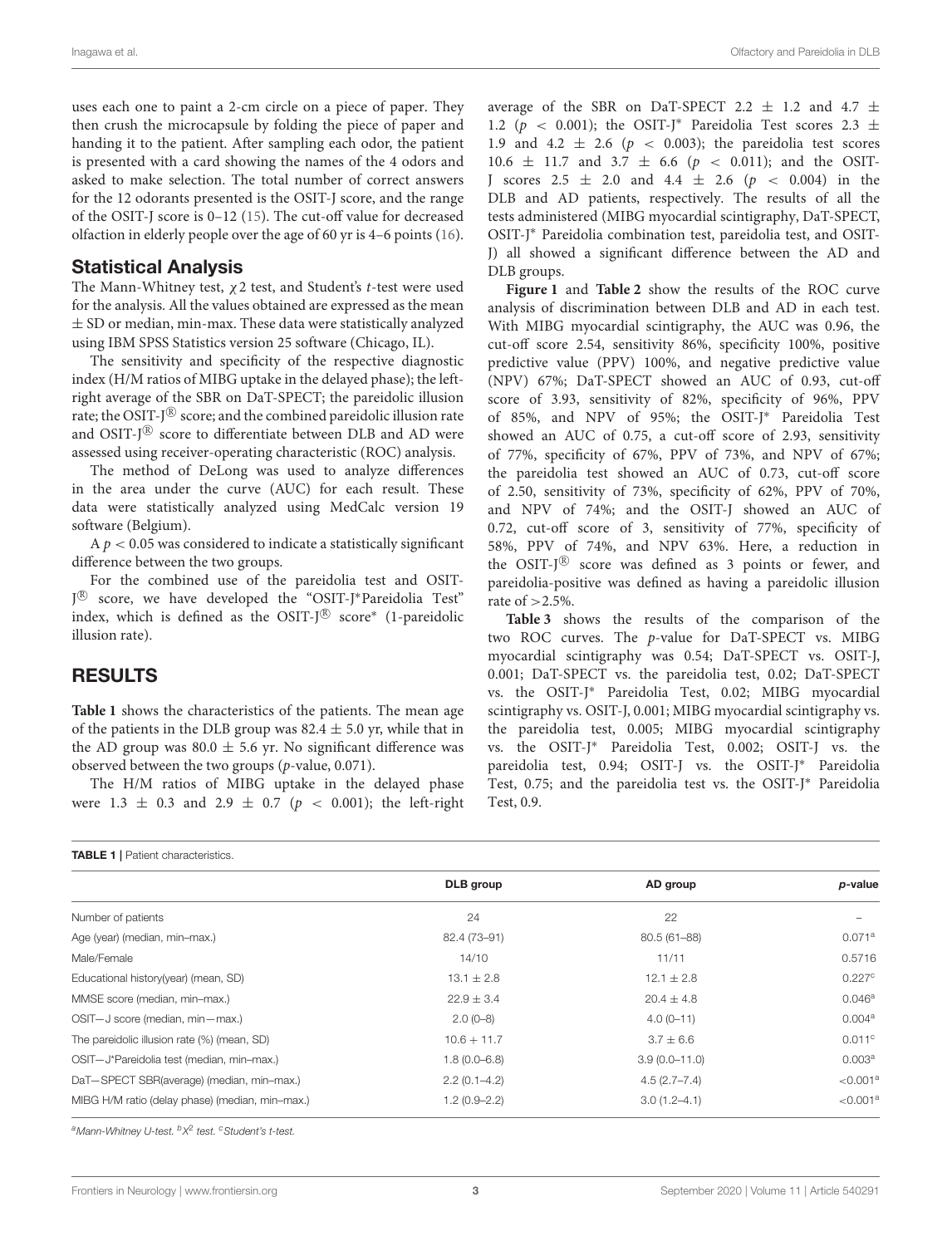

<span id="page-3-1"></span><span id="page-3-0"></span>TABLE 2 | The results of the ROC curve analysis of discrimination between DLB and AD in each test.

|                        | Sensitivity (%) | Specificity (%) | PPV $(% )$ | NPV $(%)$ | <b>Cut-off score</b> | <b>AUC</b> |
|------------------------|-----------------|-----------------|------------|-----------|----------------------|------------|
| <b>MIBG</b>            | 86              | 100             | 100        | 67        | 2.54                 | 0.96       |
| DaT-SPECT              | 82              | 96              | 85         | 95        | 3.93                 | 0.93       |
| OSIT-J*Pareidolia test | 77              | 67              | 73         | 67        | 2.93                 | 0.75       |
| The pareidolia test    | 73              | 62              | 70         | 74        | 2.50                 | 0.73       |
| OSIT-J                 |                 | 58              | 74         | 63        | 3                    | 0.72       |

*PPV, Positive Predictive Value; NPV, Negative Predictive Value; AUC, Area under the curve.*

<span id="page-3-2"></span>TABLE 3 | The results of the comparison of the two ROC curves.

|                                                | Difference between areas | <b>Standard Error</b> | Z statistic | p-value |
|------------------------------------------------|--------------------------|-----------------------|-------------|---------|
| MIBG vs. DaT-SPECT                             | 0.028                    | 0.046                 | 0.613       | 0.540   |
| MIBG vs. OSIT-J                                | 0.237                    | 0.072                 | 3.294       | 0.001   |
| MIBG vs. the pareidolia test                   | 0.228                    | 0.081                 | 2.832       | 0.005   |
| MIBG vs. OSIT-J*Pareidolia test                | 0.214                    | 0.070                 | 3.073       | 0.002   |
| DaT-SPECT vs. OSIT-J                           | 0.208                    | 0.083                 | 2.520       | 0.011   |
| DaT-SPECT vs. the pareidolia test              | 0.200                    | 0.087                 | 2.304       | 0.021   |
| DaT-SPECT vs. OSIT-J*Pareidolia test           | 0.186                    | 0.083                 | 2.247       | 0.024   |
| OSIT-J vs. the pareidolia test                 | 0.008                    | 0.109                 | 0.078       | 0.938   |
| OSIT-J vs. OSIT-J*Pareidolia test              | 0.023                    | 0.013                 | 1.703       | 0.089   |
| the pareidolia test vs. OSIT-J*Pareidolia test | 0.014                    | 0.101                 | 0.140       | 0.089   |

# **DISCUSSION**

Although both DaT-SPECT and MIBG myocardial scintigraphy are neuroimaging techniques that have high power in diagnosing DLB, they have the disadvantage of being expensive, and can be performed only at hospitals with the necessary equipment. Therefore, there is a growing need for biomarkers that can be tested more easily and cheaply. Typical subjective symptoms related to the diagnosis of DLB include visual hallucinations and decreased olfaction. Assessment of visual hallucinations and decreased olfaction is difficult, however, especially when the patient's own awareness of these symptoms is poor, or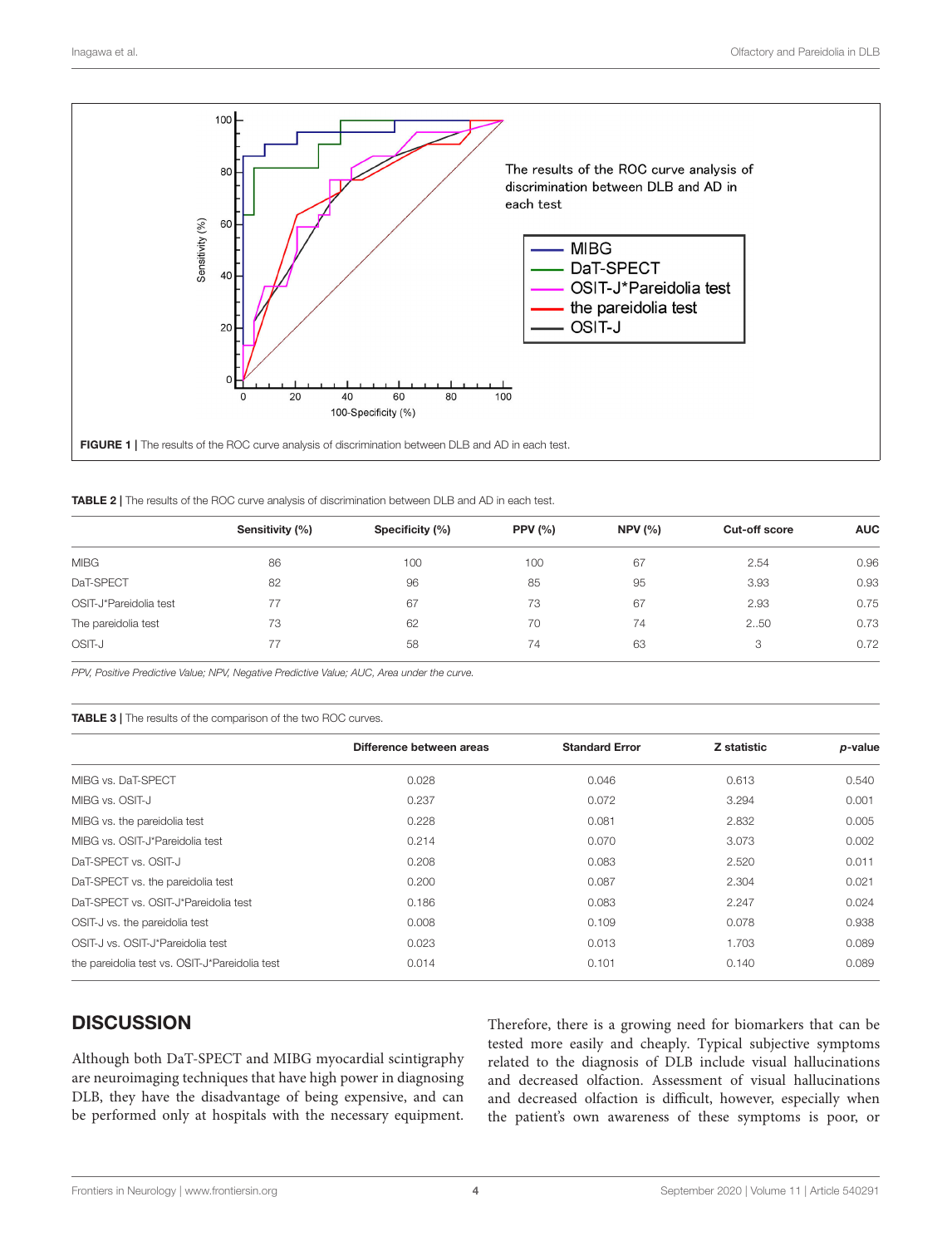when the caregiver is unable to grasp the true situation as the patient is living alone. The question also remains as to whether subjective reporting of symptoms is truly reliable. Therefore, we hypothesized that if we could objectively assess visual hallucinations and decreased olfaction, it might be useful as a biomarker for DLB diagnosis. The OSIT-J and pareidolia tests are covered by the initial cost of consultation, relieving the patient of a significant financial burden. Moreover, they can be performed in clinics or other small facilities, as no special equipment or space is required.

The results of the present study revealed that patients in the DLB group had a significantly higher pareidolic illusion rate and lower OSIT-J score than those in the AD group. These findings indicate that pareidolia tests, which assess susceptibility to visual hallucinations, and the OSIT-J, which allows quantitative assessment of olfactory decline, are useful in differentiating DLB from AD.

Although the pareidolia test did not show such high sensitivity and specificity in present study, one previous study reported a sensitivity of 100% and specificity of 88% in differentiating DLB from AD [\(2\)](#page-5-1). This previous study showed no significant difference in visual acuity between the DLB and AD groups. The fact that the current study did not perform an accurate visual acuity test and only excluded patients who were noted to have obvious vision loss during the neuropsychological examination may have affected the accuracy of the pareidolia test.

It has been reported that hyposmia was not only presymptomatic of DLB, but also more frequent than the core clinical features normally associated with DLB [\(17\)](#page-5-16). Therefore, sense of smell is widely considered a major factor in the diagnosis of DLB, making its objective evaluation by means of the OSIT-J $^{\circledR}$  all the more important. In the present study, the OSIT-J<sup>®</sup> cut-off score for distinguishing DLB from AD was 3 points. One earlier study suggested that the cut-off value for decreased olfaction in elderly people over the age of 60 years is 4–6 points [\(16\)](#page-5-15). In brief, the cut-off value for discriminating DLB from AD with OSIT- $J^{\circledR}$  was lower than that in screening for hyposmia in the elderly. One study noted that the sense of smell was reduced in not only DLB, but also AD patients [\(18\)](#page-5-17). Therefore, we believe that the cut-off value in discriminating AD from DLB to be lower than that for olfactory decline.

The diagnostic utility of the tests applied in the present study was not as high as that of DaT-SPECT or MIBG myocardial scintigraphy, both of which have been recommended as useful in detecting indicative biomarkers of DLB in recent diagnostic criteria. Nonetheless, we believe that they do have some utility as they are cheaper and simpler than these standard alternatives. This suggests that the pareidolia and OSIT-J tests may be useful in determining whether to perform further nuclear imaging, or may aid in the diagnosis in areas where nuclear imaging is not available. The present results also revealed that the discriminatory power of the combination of the olfactory and pareidolia tests was not significantly greater than that with either alone.

Therefore, while it is desirable to perform both tests, only one of them may be useful in some cases. In other words, in obtaining diagnostic clues, only olfactory tests may be suitable for patients with visual impairment and pareidolia tests for those with olfactory disorders.

This study had several critical limitations. Firstly, determination of visual hallucinations was based solely on patient-reported symptoms or third-party reporting (caregiver). Further study should use the scale for visual hallucinations as recommended in the "DIAMOND Lewy study [\(19\)](#page-5-18)." Secondly, it was carried out at a single memory disorder clinic; therefore, the number of patients enrolled in each group was relatively small. Thirdly, the OSIT-J<sup>\*</sup> Pareidolia Test index is an original index devised by our group for this study. Therefore, statistical weighting was not taken into account when setting this index. Further study is necessary to determine the validity of the OSIT-J <sup>∗</sup> Pareidolia Index. Another potential limitation of the present study was the lack of autopsy confirmation in all cases. Rigorous standardized sets of diagnostic criteria were applied, however, all of which have been shown to have a positive predictive value of >80% when judged by postmortem diagnosis [\(20,](#page-5-19) [21\)](#page-5-20). Further, large-scale, multicenter studies taking the results of pathological examination into consideration are required to confirm the present results.

In conclusion, the results of the present study suggest that the pareidolia and OSIT-J® tests may be considered before resorting to nuclear neuroimaging in the diagnosis of DLB.

# DATA AVAILABILITY STATEMENT

The original contributions presented in the study are included in the article/supplementary material, further inquiries can be directed to the corresponding author/s.

# ETHICS STATEMENT

The studies involving human participants were reviewed and approved by the Ethics Committee of Tokyo Medical University. The patients/participants provided their written informed consent to participate in this study.

# AUTHOR CONTRIBUTIONS

YI and HK: conception and design of the study. SSa, SSe, HK, and SSh: acquisition and analysis of data. HS and HH: drafting a significant portion of the manuscript or figures. All authors contributed to the article and approved the submitted version.

# ACKNOWLEDGMENTS

We would like to thank Professor Jeremy Williams of the Department of International Medical Communications at Tokyo Medical University for reviewing this manuscript.